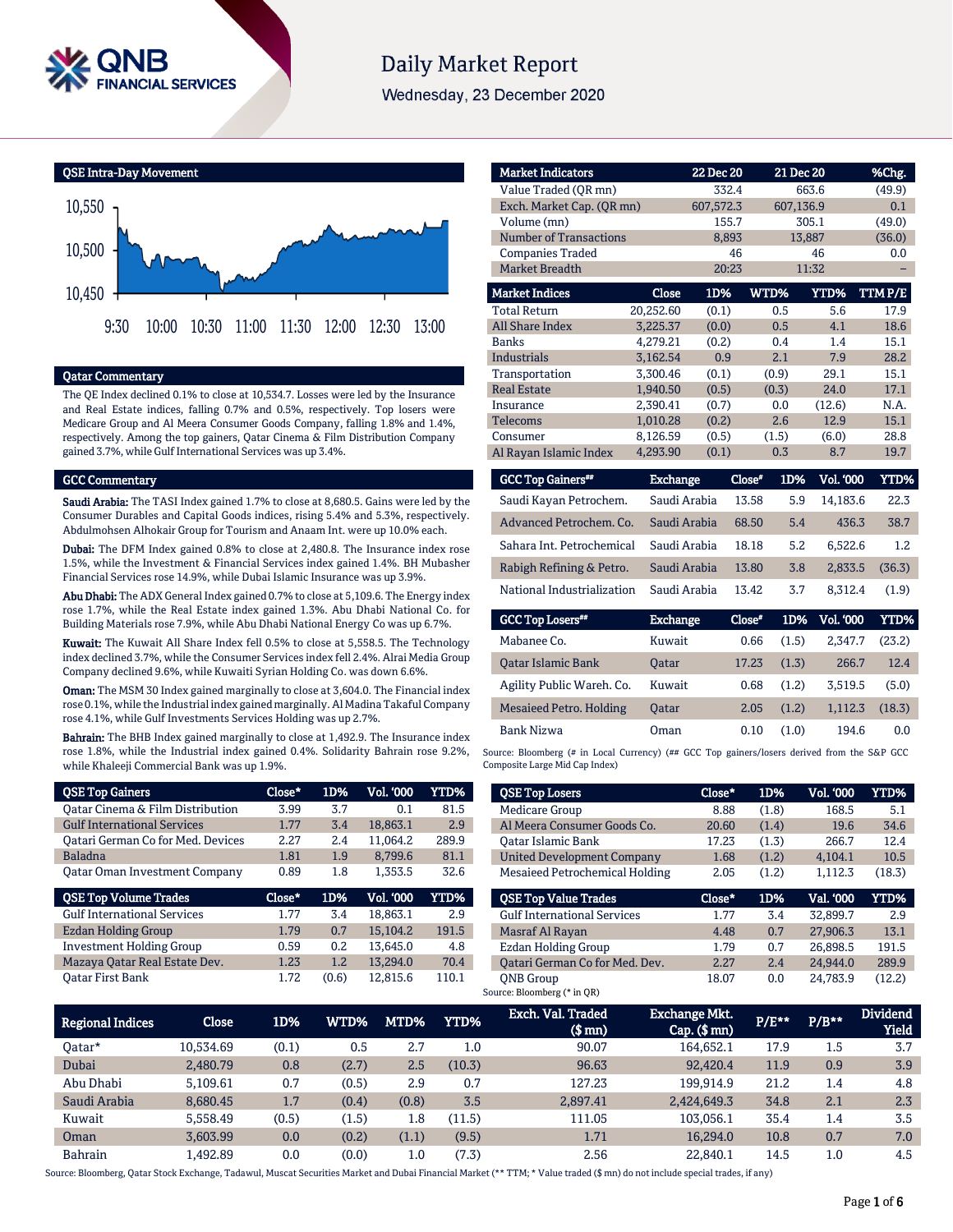# Qatar Market Commentary

- The QE Index declined 0.1% to close at 10,534.7. The Insurance and Real Estate indices led the losses. The index fell on the back of selling pressure from Qatari, GCC, Arab and Foreigners shareholders despite buying support from Foreign shareholders.
- Medicare Group and Al Meera Consumer Goods Company were the top losers, falling 1.8% and 1.4%, respectively. Among the top gainers, Qatar Cinema & Film Distribution Company gained 3.7%, while Gulf International Services was up 3.4%.
- Volume of shares traded on Tuesday fell by 49.0% to 155.7mn from 305.1mn on Monday. Further, as compared to the 30-day moving average of 242.1mn, volume for the day was 35.7% lower. Gulf International Services and Ezdan Holding Group were the most active stocks, contributing 12.1% and 9.7% to the total volume, respectively.

| <b>Overall Activity</b>        | Buy %* | Sell %*  | Net (QR)        |
|--------------------------------|--------|----------|-----------------|
| Oatari Individuals             | 48.26% | 43.20%   | 16,822,119.1    |
| <b>Oatari Institutions</b>     | 12.82% | 20.76%   | (26,356,783.6)  |
| Oatari                         | 61.08% | 63.95%   | (9,534,664.5)   |
| <b>GCC</b> Individuals         | 0.46%  | 0.93%    | (1,544,283.4)   |
| <b>GCC</b> Institutions        | 2.62%  | 2.75%    | (428, 844.7)    |
| GCC                            | 3.08%  | 3.68%    | (1,973,128.1)   |
| Arab Individuals               | 13.51% | 14.23%   | (2,388,292.7)   |
| <b>Arab Institutions</b>       | 0.10%  | $0.00\%$ | 342,538.0       |
| Arab                           | 13.61% | 14.23%   | (2,045,754.7)   |
| <b>Foreigners Individuals</b>  | 3.53%  | 3.89%    | (1, 177, 440.8) |
| <b>Foreigners Institutions</b> | 18.69% | 14.26%   | 14,730,988.0    |
| <b>Foreigners</b>              | 22.22% | 18.15%   | 13,553,547.2    |

Source: Qatar Stock Exchange (\*as a % of traded value)

# Global Economic Data

| Date  | <b>Market</b> | Source                             | <b>Indicator</b>               | Period | Actual  | Consensus | <b>Previous</b> |
|-------|---------------|------------------------------------|--------------------------------|--------|---------|-----------|-----------------|
| 12/22 | US            | <b>Bureau of Economic Analysis</b> | GDP Annualized OoO             | 302020 | 33.4%   | 33.1%     | 33.1%           |
| 12/22 | <b>UK</b>     | UK Office for National Statistics  | GDP OoO                        | 302020 | 16.0%   | 15.5%     | 15.5%           |
| 12/22 | UK            | UK Office for National Statistics  | <b>GDP YoY</b>                 | 302020 | $-8.6%$ | $-9.6%$   | $-9.6%$         |
| 12/22 | Germanv       | <b>GfK AG</b>                      | <b>GfK Consumer Confidence</b> | Jan    | $-7.3$  | $-7.6$    | $-6.8$          |

Source: Bloomberg (s.a. = seasonally adjusted; n.s.a. = non-seasonally adjusted; w.d.a. = working day adjusted)

# News

# Qatar

 Fitch: Qatar may tap debt market in 2022-25, pending North Field expansion ramp-up – Qatar may tap the debt market again in 2022-25, pending North Field expansion ramp-up, according to Fitch. "We expect that the government will likely issue new debt again in 2022-2025, pending North Field expansion ramp-up," Fitch said in its report on sovereigns in the Middle East and North Africa. In its baseline scenario, Qatar uses its government reserve account to meet the funding needs and reduce the stock of debt by \$20bn, on top of existing maturities, by end-2021 (although there are indications that the government may pursue a more gradual reduction), Fitch said . In the baseline approach, Qatar's sovereign debt-gross domestic product (GDP) ratio is expected to increase to 67.7% by 2025 compared to an expected 63.9% in 2021 and QR75.8bn this year. Recently, the Ministry of Finance, in its explanatory note presented along with the general budget for 2021, said the total public debt burden is expected to be lessened as a result of paying installments due during the year, in addition to early redemption of some internal debts. In an earlier report, Fitch had said Qatar intends to repay \$20bn in debt by 2021, including more than \$10bn this year, supported by precautionary fiscal reserves built up through \$34bn in Eurobond issuances over the past three years. In the

latest report on the Mena sovereigns, Fitch said its baseline incorporates the assumption that Qatar's capital spending will not return to pre-2020 levels, which in combination with moderate spending growth and tax reform leads to an eight percentage points narrowing and stabilization in the NOPB (nonoil primary balance) by 2030. "Qatar Petroleum's returns will be subdued in 2022-28 as it deploys some of its cash flow to finance the expansion of North Field production, which could again deliver government surpluses from 2026, which we assume would be entirely invested (while maturing debt is refinanced)," it said. (Gulf-Times.com)

Page 2 of 6 Qatar's Strategic Food Security Facilities 85% complete – Qatar's 530,000 square meters 'Strategic Food Security Facilities' (SFSF), being built at the Hamad Port at an estimated cost of QR1.6bn, is 85% complete and will be dedicated to nation by the second quarter of 2021. Hamad Port project steering committee is supervising the construction and development of SFSF for storing, processing, refining, and preparing three main food commodities (sugar, rice, and edible oils), which will be available for use in the local, regional, and global markets. "The current overall progress of the project is around 85%. Work is ongoing to complete the construction works and targeted to be operational by Q2, 2021," the Ministry of Transport and Communications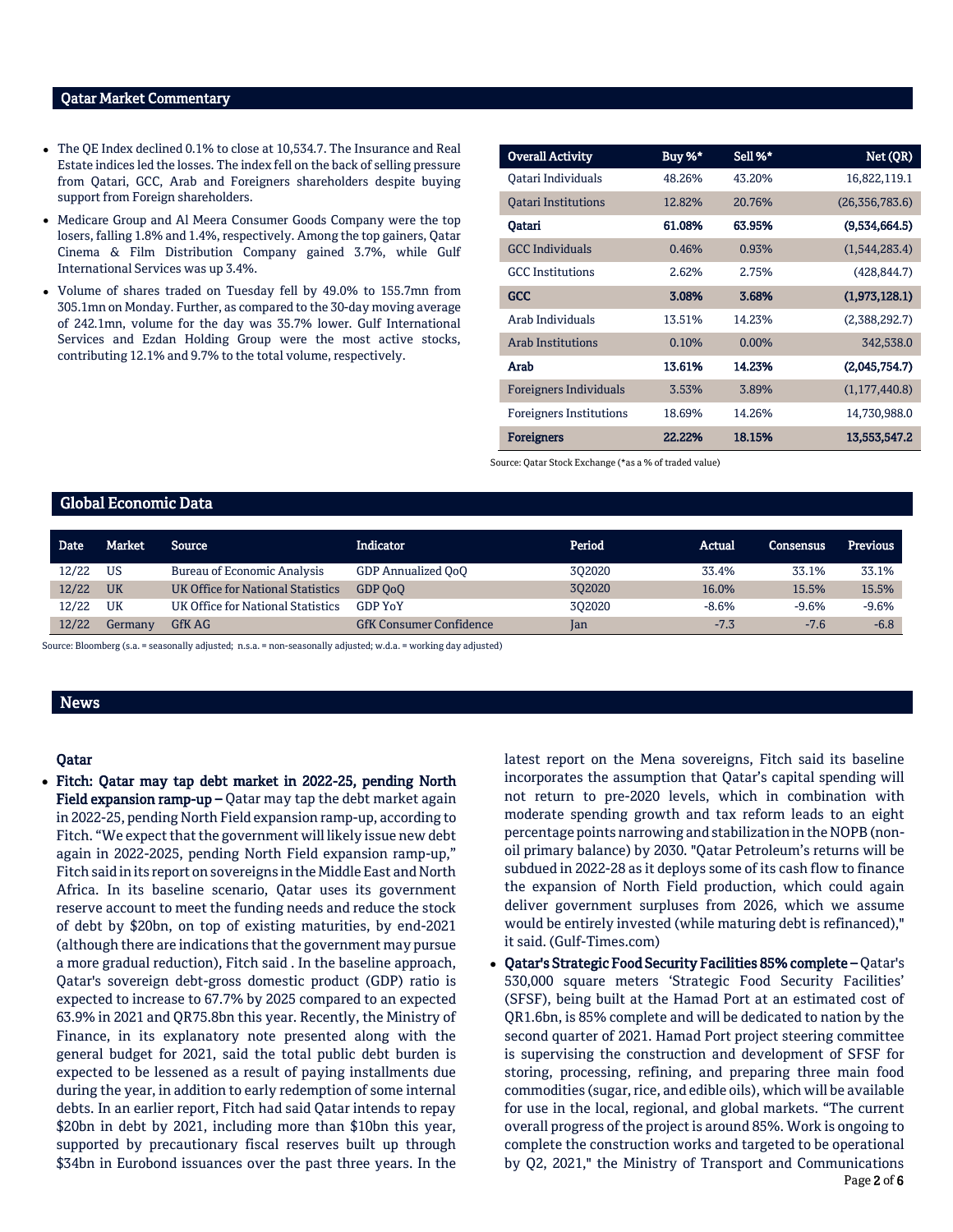(MoTC) said, adding the tender document for the facilities operator in co-operation with a global consulting firm is completed. The construction of the rice storage silos has been 95% completed. Finishing and MEP works in progress. Rice processing facility is also 95% complete. (Gulf-Times.com)

- Dreama, Baladna sign partnership agreement The Orphans Care Center (Dreama) has signed a partnership agreement with Baladna under which Baladna products will carry Dreama logo alongside its logo, and part of the profit from the products will go to the centre. The product is expected to be available in shops in early 2021 and its launch will be accompanied by a major awareness campaign in the media. (Qatar Tribune)
- Qatar participates in GCC consultative meeting on free trade agreements – Minister of Commerce and Industry, H E Ali bin Ahmed Al Kuwari, chaired the Qatari delegation that participated in the consultative meeting of the GCC Trade Cooperation Committee on free trade agreements between the GCC and other States and clusters. During the meeting, which was held through video-conferencing, a number of topics of common interest were discussed, and the recommendations made by the GCC countries negotiating team were followed up. (Peninsula Qatar)

# International

- US third-quarter GDP growth revised slightly up; momentum waning – The US economy grew at a record pace in the third quarter, fueled by more than \$3tn in pandemic relief, the government confirmed on Tuesday, but appears to have lost momentum as the year drew to an end amid raging new COVID-19 cases and dwindling fiscal stimulus. The economy plunged into recession in February and remains 3.4% below its level at the end of 2019. The US is struggling with a resurgence in new coronavirus cases, with more than 17.78mn people infected and over 317,800 dead, according to a Reuters tally of official data. State and local governments have re-imposed restrictions on businesses, undercutting consumer spending and unleashing a fresh wave of layoffs. The grim situation has been worsened by Congress' delay in providing additional fiscal relief for struggling businesses and the unemployed. "A few tenths more growth in the third quarter won't be nearly enough with the shutdowns and restrictions from Covid-19 likely to take a heavy toll on the economy this winter," Chief Economist at MUFG in New York, Chris Rupkey said. "The only good news is that corporate profits are rebounding more quickly than expected more profits mean that companies will not have to lay off as many workers." (Reuters)
- US existing home sales fall more than expected in November US home sales fell more than expected in November after five straight month of gains amid a shortage of properties and more expensive houses, but the housing market remains underpinned by record low mortgage rates. The National Association of Realtors said on Tuesday that existing home sales fell 2.5% to a seasonally adjusted annual rate of 6.69mn units last month. Economists polled by Reuters had forecast sales declining 1.0% to a rate of 6.70mn units in November. Existing home sales, which account for the bulk of US home sales, surged 25.8% on a YoY basis in November. Sales fell in the South, Midwest and Northeast. They were flat in the West. The housing market has been the economy's star performer, thanks to pent-up demand

and historically low mortgage rates. The COVID-19 pandemic has left 21.8% of the labor force working from home. That has led to a migration from city centers to suburbs and other lowdensity areas as Americans seek out spacious accommodation for home offices and schools. The coronavirus recession, which started in February, has disproportionately affected lower-wage earners. The 30-year fixed mortgage rate is around an average of 2.67%, according to data from mortgage finance agency Freddie Mac. That is the lowest rate since the agency started tracking the data in 1971. (Reuters)

- US consumer confidence stumbles; COVID-19 sapping economic momentum – US consumer confidence dropped for a second straight month in December as a deterioration in the labor market amid renewed business restrictions to slow the raging pandemic offset the rolling out of a vaccine for COVID-19. The decline in confidence to a four-month low reported by the Conference Board on Tuesday was the latest indication that the economic recovery from the pandemic was losing steam, also because of delays by Congress to approve another rescue package. The government confirmed on Tuesday that the economy grew at a historic pace in the third quarter, juiced up by more than \$3tn in pandemic relief. Congress on Monday approved additional fiscal stimulus worth almost \$900bn, but economists said this was insufficient and too late to counter a bleak winter of rising coronavirus infections and layoffs. "The storm clouds are growing darker and the worst may be yet to come," Chief Economist at MUFG in New York, Chris Rupkey said. "The new coronavirus outbreak means the economy will be flirting with disaster in the first quarter of 2021 where a downturn is possible despite Congress throwing more money our way." The Conference Board's consumer confidence index dropped to a reading of 88.6 this month, the lowest since August, from 92.9 in November. Economists polled by Reuters had forecast the index ticking up to 97.0 in December. The index was at 132.6 in February. The cut-off date for the survey was December 14. Two vaccines have since been approved for use to combat the respiratory illness, which economists believe will limit further downside in consumer confidence. (Reuters)
- UK economy saw partial recovery in 3Q2020, recession risks ahead – Britain's economic recovery from its coronavirus crash was quicker than previously thought in the third quarter, according to official data, but new lockdowns are threatening to cause another recession. Tuesday's data also showed government borrowing sped up last month to pay for the mounting cost of the coronavirus crisis. GDP grew by a record 16.0% from July to September, revised up from a previous estimate of 15.5%. But that still did not make up for its 18.8% slump in the second quarter, when much of the economy was shut down. Britain's economy was hit harder by the pandemic than most others as it went into a longer lockdown. Only Italy has recorded more deaths in Europe. Now London and nearby areas are back under tough restrictions as the government tries to slow the spread of a new variant of the virus that spreads more easily. Capital Economics, a consultancy, said a double-dip recession was a clear possibility if the latest COVID-19 restrictions continue into 2021. The economy almost ground to a halt in October and is expected to shrink again in the fourth quarter as worries about the December 31 deadline for a Brexit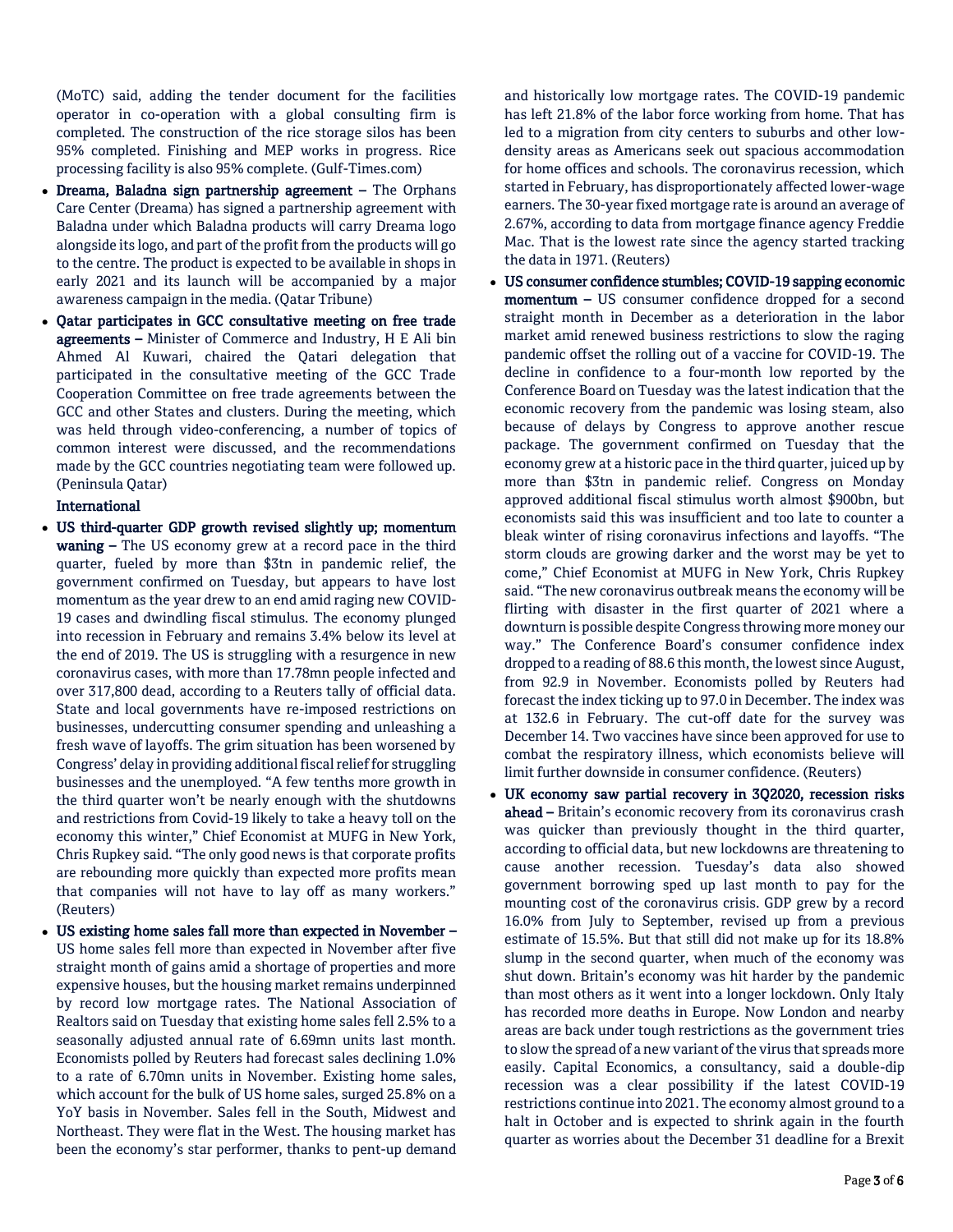trade deal with the European Union compound the damage from COVID-19. (Reuters)

- UK businesses report deepening hit from renewed COVID clampdown – A fall in British business activity deepened after the country began to tighten coronavirus restrictions again last month, the Confederation of British Industry said on Wednesday, calling for more support for businesses from the government. The balance of firms reporting growth in the three months to December slipped to -21 from -16 a month earlier, although it remained a long way above a pandemic crisis low of -71 in June, the CBI's monthly growth indicator showed. "The economy is having a bad end to a dreadful year," Principal Economist at the CBI, Charlotte Dendy said. The survey was carried out before last weekend's introduction of new, tougher restrictions for London and surrounding areas as well as other regions in the UK. "These figures show that private sector activity continues to decline, with the second lockdown in England having a particularly significant impact on our allimportant services sector," Dendy said. British businesses are also facing uncertainty about the country's trading relationship with the European Union ahead of the December 31 expiry of a post-Brexit transition period. A measure of expectations for the next three months stood at -18, an improvement from November but still suggesting little recovery in early 2021. (Reuters)
- Japan lowers spending view, says overall conditions are severe in December report – Japan's government in December cut its view on consumption for the first time in three months, and said overall economic conditions were still severe due to the coronavirus pandemic. Authorities said the world's third-largest economy is facing increased risks from a resurgence in COVID-19 cases at home and abroad, leading to an outlook downgrade though those remained underpinned by hopes for an economic rebound. "The Japanese economy remains in a severe situation due to the novel coronavirus, but it is showing signs of picking up," the government said in its December economic report. But it also warned "full attention" should be given to further risks from the coronavirus and its growing impact on socio-economic activity, a government official said. Among key economic elements, the government slashed its assessment of private consumption, which accounts for more than half of the country's economy, for the first time since September, saying while it was picking up as a whole, some sectors such as domestic tourism were showing weakness. (Reuters)

# Regional

• Saudi Arabia sees foreign investment boost from India, Egypt – Saudi Arabia granted 20% more foreign investment licenses in the third quarter compared to the same period last year, with India and Egypt driving the increase despite efforts to attract American and European interest. The Kingdom licensed 306 new foreign projects from June to September, compared to 254 in the corresponding quarter of 2019, according to data released Tuesday by the Ministry of Investment. Egypt and India led the way, with 30 licenses being awarded to investors from each country, followed by the UK and Lebanon with 16 permits apiece. The US lagged with 10 licenses, while investors from France were granted 11 fewer than Yemen, Syria, and Pakistan. The data did not include a dollar figure for the third quarter;

foreign direct investment inflows reached \$1.2bn in the same period last year. (Bloomberg)

- Fitch Ratings: Saudi Arabian banks face heightened pressure The operating environment for Saudi Arabian banks has been more challenging since 1Q2020 due to the impact of the pandemic and lower oil prices, resulting in heightened pressure on the sector's asset quality and profitability, Fitch Ratings says. Strong loan growth observed in 10M20 (12.7%) from the sustained momentum in retail mortgages, combined with an operating environment showing signs of recovery, have supported the banks' financial metrics but delayed recognition of impairments, a tempering of credit growth and increasing government fiscal consolidation measures are key downside risks. The Negative Outlook on Saudi Arabian banks' ratings reflects heightened pressures on the operating environment and the Negative Outlook on the sovereign rating. However, Saudi banks' weighted average Viability Rating (VR) of 'bbb+' remains the highest in the GCC. The sector's reported asset-quality metrics were stable in 9M2020, supported by government forbearance measures and high growth underpinned by prepandemic corporate deals and retail mortgages. This will likely be undermined by higher corporate defaults in a weaker operating environment, but also delayed asset-quality problem recognition from 1Q2021, as government forbearance measures expire. Banks have been building provisions since 1Q20 in anticipation of weaker asset quality. The sector remains wellcapitalized, with an average common equity tier 1 ratio of 17.8% at end-3Q2020, among the highest globally, despite high growth and loan impairment charges. Saudi banks' balance sheets remain very liquid. The sector's liquidity has been supported by large amounts of government deposits since 1Q2020. (Bloomberg)
- UAE GDP to shrink more than previously forecast, to grow by 2.5% in 2021 – The UAE's GDP is estimated to shrink about 6% this year, compared to a previous forecast of a decline of 5.2%, the Central Bank of the UAE (CBUAE) said in its quarterly review on Tuesday. Business disruptions caused by the coronavirus pandemic as well as lower oil prices have contributed to the lower expected GDP of the UAE, but the economy is expected to grow 2.5% in 2021. "Economic activity in the UAE recovered partially in the third quarter, albeit the bounce back remained fragile. CBUAE projected real total GDP growth for the year 2020 to be around -6 percent, with the real non-hydrocarbon GDP projected to decline by around 5%. For 2021, CBUAE foresees real total GDP to grow by 2.5% and non-hydrocarbon real GDP by 3.6%. However, economic projections include exceptional uncertainty amidst COVID-19 repercussions and are thus subject to revisions," CBUAE said in its quarterly review. The outlook is slightly better than forecasts from the IMF, which expects a decline of 6.6% this year. (Zawya)
- Dubai property prices down 0.9% in third quarter Dubai property prices fell 0.9% YoY in the third quarter after they were little changed in the previous quarter, a UAE central bank report said. The coronavirus pandemic has increased pressure on Dubai's property market, which for years has seen supply outstrip demand for new houses and apartments. But the Dubai data showed property prices were stabilizing after a 3.5% decline in the first quarter from a year earlier. Citing data from the Dubai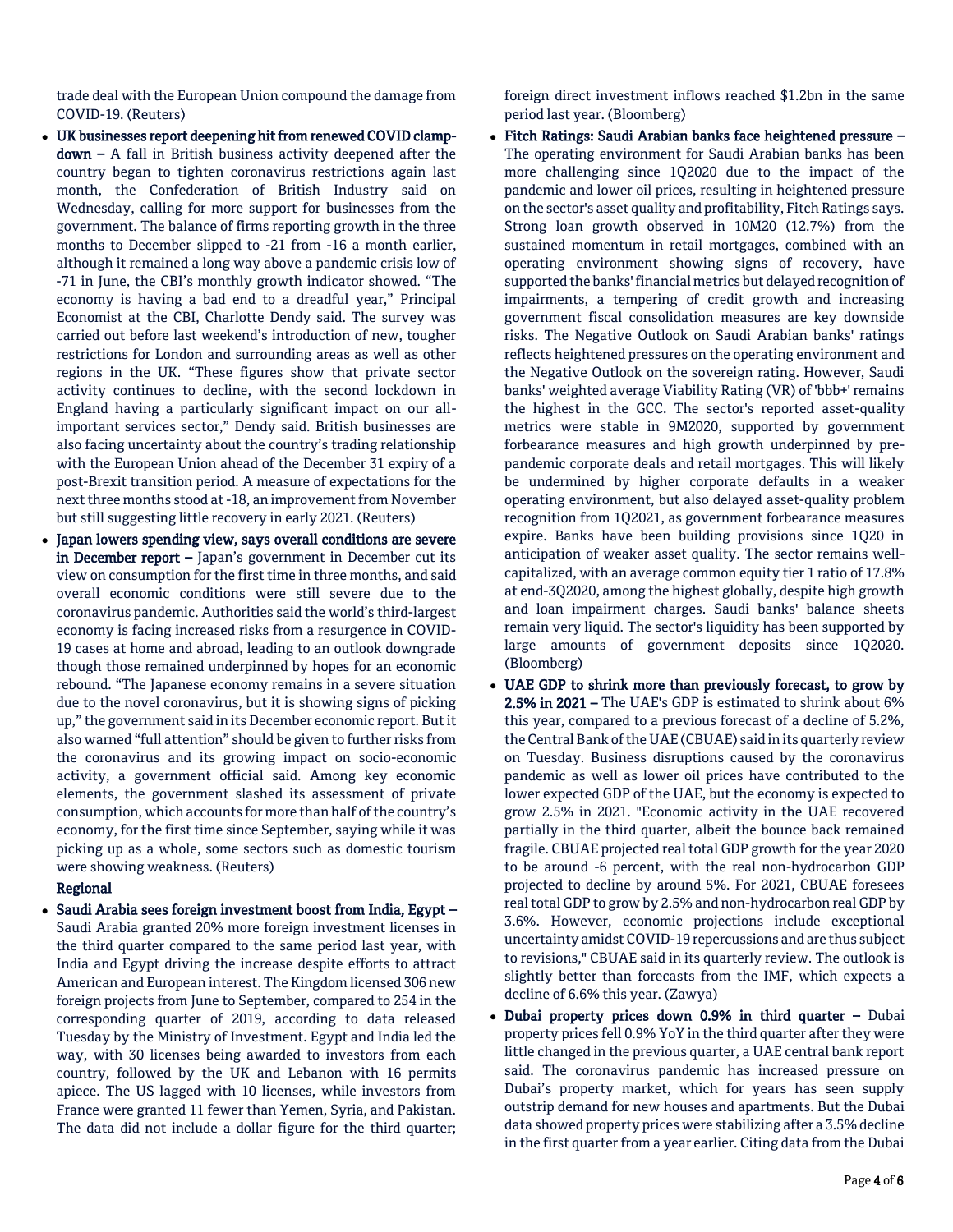Land Department, the central bank said rents in Dubai fell 6.9% YoY in the third quarter, continuing their declining trend. The Emirate of Abu Dhabi's property prices fell 5.5% in the third quarter but QoQ prices were up 0.9%, the Central Bank of the UAE (CBUAE) said. Rents in Abu Dhabi declined by 3.9% YoY in the third quarter. The UAE economy is expected to contract by 6% in 2020, hit by the COVID-19 pandemic and oil output cuts, but it is projected to rebound to growth of 2.5% in 2021, led by non-oil GDP growth, the central bank said. (Reuters)

- Dubai publishes, then retracts, 2020-2021 GDP growth forecasts – Dubai's media office published and then retracted growth forecasts for 2020-2021 late on Tuesday. The forecasts were published in error and updated figures will be posted soon, a spokesperson said, without providing additional details. The figures posted on the city's media office website showed the economy of the Middle East's business hub would likely contract 6.2% this year before a rebound to growth of 4% in 2021. (Bloomberg)
- Dubai Crude for March to be priced at \$0.25 per barrel below Oman – Dubai has set its official differential to Oman futures for March at a discount of \$0.25 per barrel, the Dubai Department of Petroleum Affairs said on Tuesday. The differential will be applied to the average of daily settlements for the front month March Oman contract at the end of January to set Dubai's official selling price (OSP) for March-loading crude. (Reuters)
- Dubai to offer free Pfizer-BioNTech virus shots from Wednesday – Dubai plans to start a free vaccination campaign from Wednesday using the coronavirus vaccine developed by Pfizer Inc. and BioNTech. "Extensive vaccination campaign against Covid-19 kicks off in Dubai on Wednesday," the city's media office tweeted. "Vaccination will use Pfizer-BioNTech's vaccine and is free of charge." Pfizer and BioNTech have said their vaccine is 95% effective in preventing the illness. The UAE, of which Dubai is a part, has been conducting trials on China's state-backed coronavirus vaccine and earlier this month said the shot protected 86% of people against Covid-19. (Bloomberg)
- Drake & Scull completes first phase of restructuring plan Drake & Scull completes first phase of restructuring plan. It will publish results of the creditors' claims after publishing them in local newspapers by the end of December, Drake & Scull said. The second phase of restructuring to begin after general assembly meeting in Jan. The operations of company and its units are ongoing, projects are under execution. (Bloomberg)
- ADIB Egypt's subsidiary receives acquisition offer Abu Dhabi Islamic Bank – ADIB Egypt announced that Kayan for Sustainable Development has submitted an offer to acquire 90% of one of its subsidiaries. An offer was submitted for 90% of Alexandria National Company for Financial Investment at EGP 5.3 per share, according to a bourse disclosure on Monday. ADIB Egypt owns a direct stake of 9.04% in the company and a total direct and indirect stake of 84.99%. During the first nine months of 2020, ADIB Egypt logged EGP 844.265mn in net profits, down from EGP 967.03mn YoY. Alexandria National Company for Financial Investment reported net profits of EGP 5.93mn in the January-September period, against net losses of about EGP 421,610 in the corresponding period a year earlier. (Zawya)
- TAQA-led group closes financing for Abu Dhabi solar plant Seven international banks have agreed to provide financing for

the 2-gigawatt Al Dhafra photovoltaic solar power plant in the UAE, TAQA said. Abu Dhabi National Energy Co., also known as TAQA, did not disclose value of project or names of lenders. Project will supply electricity to Emirates Water & Electricity Co. for 4.85 fils per kWh, the consortium submitted a tariff of 4.97 fils in its bid for the contract. (Bloomberg)

 Kuwait sells KD200mn 91-day bills; bid-cover at 13.33x – Kuwait sold KD200mn of 91-day bills due on March 23, 2021. Investors offered to buy 13.33 times the amount of securities sold. The bills have a yield of 1.125% and settled on December 22, 2020. (Bloomberg)